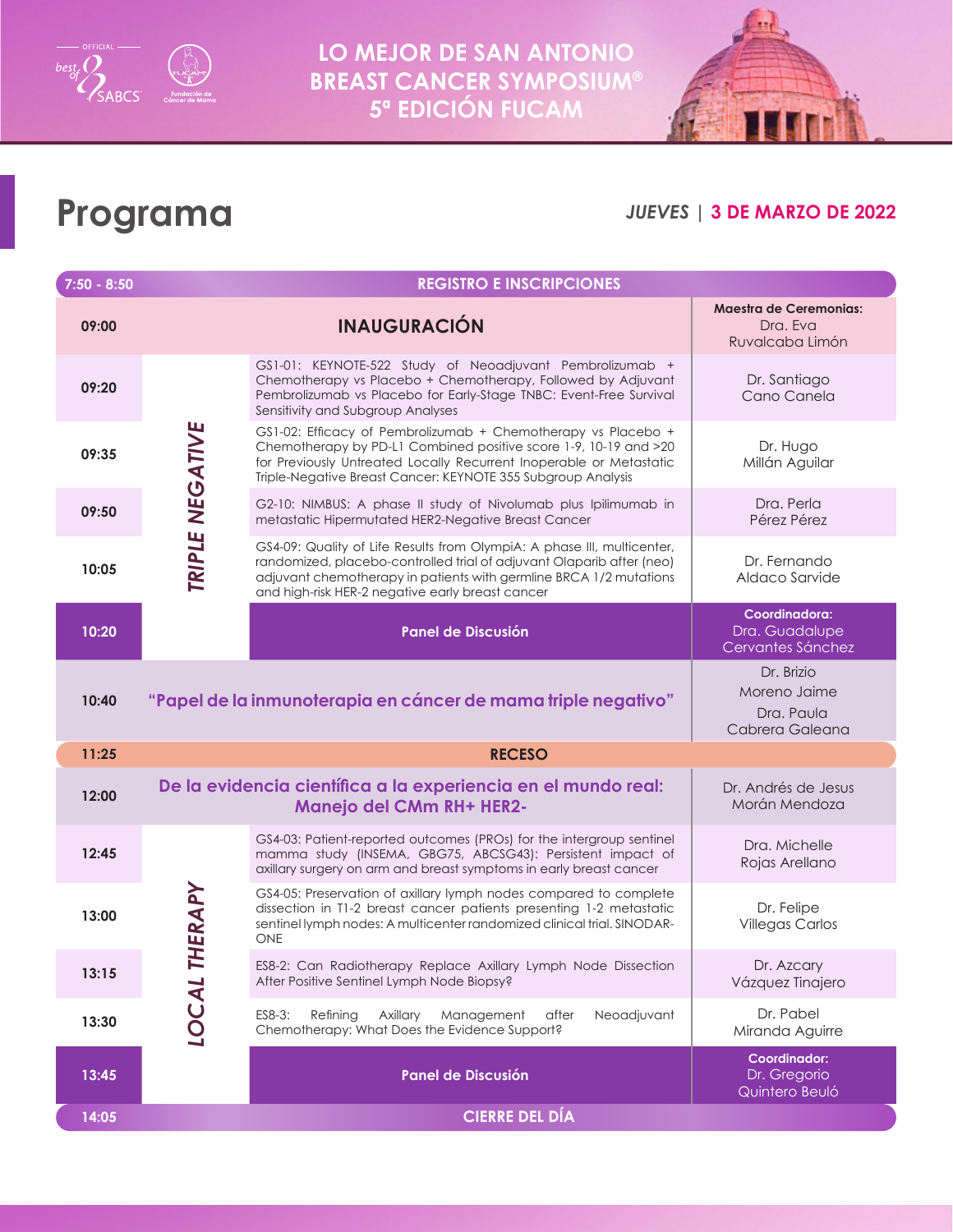



# **Programa**

#### *VIERNES* **|4 DE MARZO DE 2022**

| $7:50 - 8:50$ | <b>REGISTRO E INSCRIPCIONES</b>             |                                                                                                                                                                                                                                    |                                                                          |  |  |  |
|---------------|---------------------------------------------|------------------------------------------------------------------------------------------------------------------------------------------------------------------------------------------------------------------------------------|--------------------------------------------------------------------------|--|--|--|
| 09:00         |                                             | PRESENTACIÓN DEL DÍA                                                                                                                                                                                                               | <b>Maestro de Ceremonias:</b><br>Dr. Pabel<br>Miranda Aguirre            |  |  |  |
| 09:10         | Imaging/Local Therapy                       | GS4-06: Estimation of Breast Cancer Overdiagnosis in a US Breast<br><b>Screening Cohort</b>                                                                                                                                        | Dra. Daniela<br>Mártinez del Razo                                        |  |  |  |
| 09:25         |                                             | MS2-01: The evolution of local Therapy in the genomic Era: Is Less (or<br>More) axillary surgery Needed?                                                                                                                           | Dr. Jorge Enrique<br>Monges Jones                                        |  |  |  |
| 09:40         |                                             | Panel de Discusión                                                                                                                                                                                                                 | <b>Coordinador:</b><br>Dr. Juan Alberto<br><b>Tenorio Torres</b>         |  |  |  |
| 10:00         |                                             | Experiencia Clínica en la UNEME Zacatecas con tratamientos para<br>cáncer de mama.                                                                                                                                                 | Dr. Eduardo<br><b>Bustos Balderas</b>                                    |  |  |  |
| 10:30         |                                             | DB1 PRO: One Week of whole breast radiotherapy is the new standard<br>of care                                                                                                                                                      | Dr. Hugo<br>Romero Anduaga                                               |  |  |  |
| 10:45         |                                             | DB1 CON: Five Fraction Whole Breast Irradiation for Breast Conserving<br>Therapy: NOT the Standard of Care                                                                                                                         | Dr. Emmanuel<br>Sandoval Méndez                                          |  |  |  |
| 11:00         |                                             | <b>Panel de Discusión</b>                                                                                                                                                                                                          | Coordinador:<br>Dr. Anselmo Vázquez<br>Delgado                           |  |  |  |
| 11:20         |                                             | "Las pacientes con CMM BRCA+: Actualidades de tratamiento"                                                                                                                                                                         | Dra. Cynthia<br><b>Villarreal Garza</b>                                  |  |  |  |
| 12:05         |                                             | <b>RECESO</b>                                                                                                                                                                                                                      |                                                                          |  |  |  |
| 12:30         | ositive<br>$\mathbf{a}$<br>HER <sub>2</sub> | "Trastuzumab Etamsina en el tratamiento del Cancer<br>de mama HER2 positivo con enfermedad residual<br>en mama y/o ganglios PostNeoadyuvancia"                                                                                     | Dra. Cynthia<br><b>Villarreal Garza</b><br>Dra. Nereida<br>Esparza Arias |  |  |  |
| 13:15         |                                             | GS3-01: Trastuzumab Deruxtecan (T-DXd) Versus Trastuzumab<br>Emtansine (T-DM1) in Patients With HER2+ Metastatic Breast Cancer:<br>Subgroup Analyses From the Randomized Phase 3 Study DESTINY-<br>Breast03                        | Dra. María Del Mar<br>García Ortega                                      |  |  |  |
| 13:30         |                                             | GS4-10: Neratinib + Fulvestrant + Trastuzumab for hormone-receptor<br>positive, HER2-mutant metastatic breast cancer, and Neratinib +<br>Trastuzumab for metastatic triple negative disease: latest update for<br>the SUMMIT Trial | Dra. Lizeth<br>Nava Flores                                               |  |  |  |
| 13:45         |                                             | GS3-02: Updated overall survival results from the phase 3 PHOEBE<br>trial of pyrotinib versus lapatinib in combination with capecitabine in<br>patients with HER2-positive metastatic breast cancer                                | Dr. Benito<br>Sánchez Llamas                                             |  |  |  |
| 14:00         |                                             | Panel de Discusión                                                                                                                                                                                                                 | Coordinadora:<br>Dra. Claudia<br><b>Arce Salinas</b>                     |  |  |  |
| 14:20         |                                             | <b>CIERRE DEL DÍA</b>                                                                                                                                                                                                              |                                                                          |  |  |  |